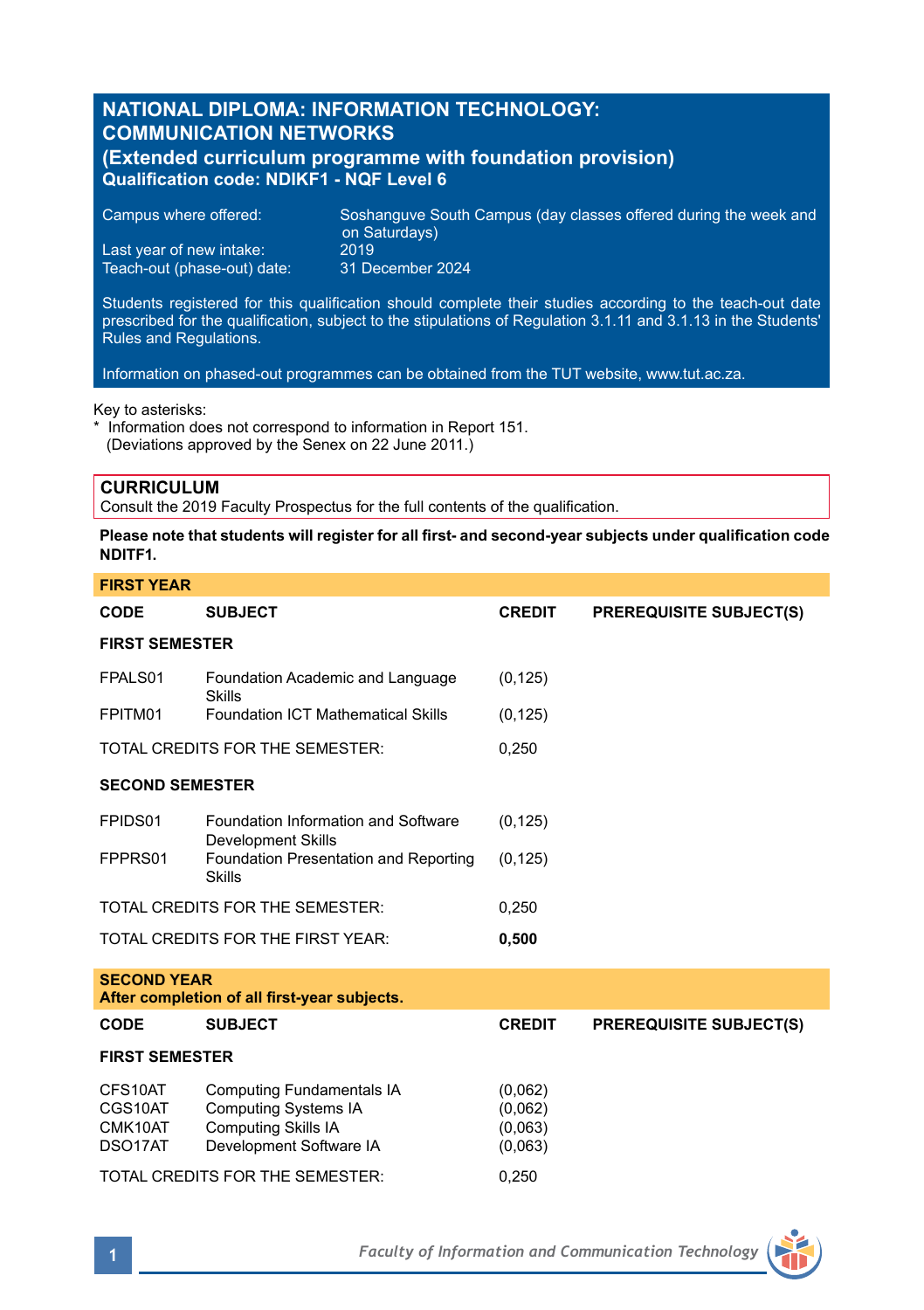## **SECOND SEMESTER**

| CFS10BT<br>CGS10BT<br>CMK10BT<br>DSO17BT | <b>Computing Fundamentals IB</b><br><b>Computing Systems IB</b><br><b>Computing Skills IB</b><br>Development Software IB | (0.062)<br>(0,062)<br>(0,063)<br>(0.063) | Development Software IA |
|------------------------------------------|--------------------------------------------------------------------------------------------------------------------------|------------------------------------------|-------------------------|
| TOTAL CREDITS FOR THE SEMESTER:          |                                                                                                                          | 0.250                                    |                         |
| TOTAL CREDITS FOR THE SECOND YEAR:       |                                                                                                                          | 0.500                                    |                         |

**As from the third year, a student will register for the specialisation field: Communication Networks (NDIKF1).**

| <b>THIRD YEAR</b>                                   |                                                                                                                                                          |                                                          |                                                                                                                                        |  |  |  |  |
|-----------------------------------------------------|----------------------------------------------------------------------------------------------------------------------------------------------------------|----------------------------------------------------------|----------------------------------------------------------------------------------------------------------------------------------------|--|--|--|--|
| CODE                                                | <b>SUBJECT</b>                                                                                                                                           | <b>CREDIT</b>                                            | <b>PREREQUISITE SUBJECT(S)</b>                                                                                                         |  |  |  |  |
| <b>FIRST SEMESTER</b>                               |                                                                                                                                                          |                                                          |                                                                                                                                        |  |  |  |  |
| COB20AT<br>DSA20AT<br>IIE20AT<br>ITT10AT<br>TPG12AT | <b>Communication Networks IIA</b><br>Distributed Systems IIA<br><b>IT Electronics IIA</b><br><b>IT Mathematics IA</b><br><b>Technical Programming IA</b> | (0, 125)<br>(0, 125)<br>(0, 125)<br>(0, 125)<br>(0, 125) | <b>Computing Systems IB</b><br>Development Software IB                                                                                 |  |  |  |  |
|                                                     | TOTAL CREDITS FOR THE SEMESTER:                                                                                                                          | 0,625                                                    |                                                                                                                                        |  |  |  |  |
| <b>SECOND SEMESTER</b>                              |                                                                                                                                                          |                                                          |                                                                                                                                        |  |  |  |  |
| COB20BT                                             | <b>Communication Networks IIB</b>                                                                                                                        | (0, 125)                                                 | <b>Communication Networks IIA</b><br><b>IT Mathematics IA</b><br>Distributed Systems IIA<br><b>Technical Programming IA</b>            |  |  |  |  |
| DSA20BT                                             | Distributed Systems IIB                                                                                                                                  | (0, 125)                                                 |                                                                                                                                        |  |  |  |  |
| IIE20BT<br>ITT10BT<br>TPG12BT                       | <b>IT Electronics IIB</b><br><b>IT Mathematics IB</b><br><b>Technical Programming IB</b>                                                                 | (0, 125)<br>(0, 125)<br>(0, 125)                         | <b>IT Electronics IIA</b><br><b>IT Mathematics IA</b><br><b>Technical Programming IA</b>                                               |  |  |  |  |
| TOTAL CREDITS FOR THE SEMESTER:                     |                                                                                                                                                          | 0,625                                                    |                                                                                                                                        |  |  |  |  |
|                                                     | TOTAL CREDITS FOR THE THIRD YEAR:                                                                                                                        | 1,250                                                    |                                                                                                                                        |  |  |  |  |
| <b>FOURTH YEAR</b>                                  |                                                                                                                                                          |                                                          |                                                                                                                                        |  |  |  |  |
| CODE                                                | <b>SUBJECT</b>                                                                                                                                           | <b>CREDIT</b>                                            | <b>PREREQUISITE SUBJECT(S)</b>                                                                                                         |  |  |  |  |
| <b>FIRST SEMESTER</b>                               |                                                                                                                                                          |                                                          |                                                                                                                                        |  |  |  |  |
| COB30AT<br>COB30BT<br>DSA30AT                       | <b>Communication Networks IIIA</b><br><b>Communication Networks IIIB</b><br>Distributed Systems IIIA*                                                    | (0, 125)<br>(0, 125)<br>(0, 125)                         | <b>Communication Networks IIB</b><br><b>Communication Networks IIB</b><br><b>Communication Networks IIB</b><br>Distributed Systems IIA |  |  |  |  |
| DSA30BT                                             | Distributed Systems IIIB*                                                                                                                                | (0, 125)                                                 | Distributed Systems IIB<br><b>Communication Networks IIB</b><br><b>Distributed Systems IIA</b><br>Distributed Systems IIB              |  |  |  |  |
| IDC30AT                                             | Industry Exposure IIIA                                                                                                                                   | (0, 125)                                                 |                                                                                                                                        |  |  |  |  |
|                                                     | TOTAL CREDITS FOR THE SEMESTER:                                                                                                                          | 0,625                                                    |                                                                                                                                        |  |  |  |  |

Ť

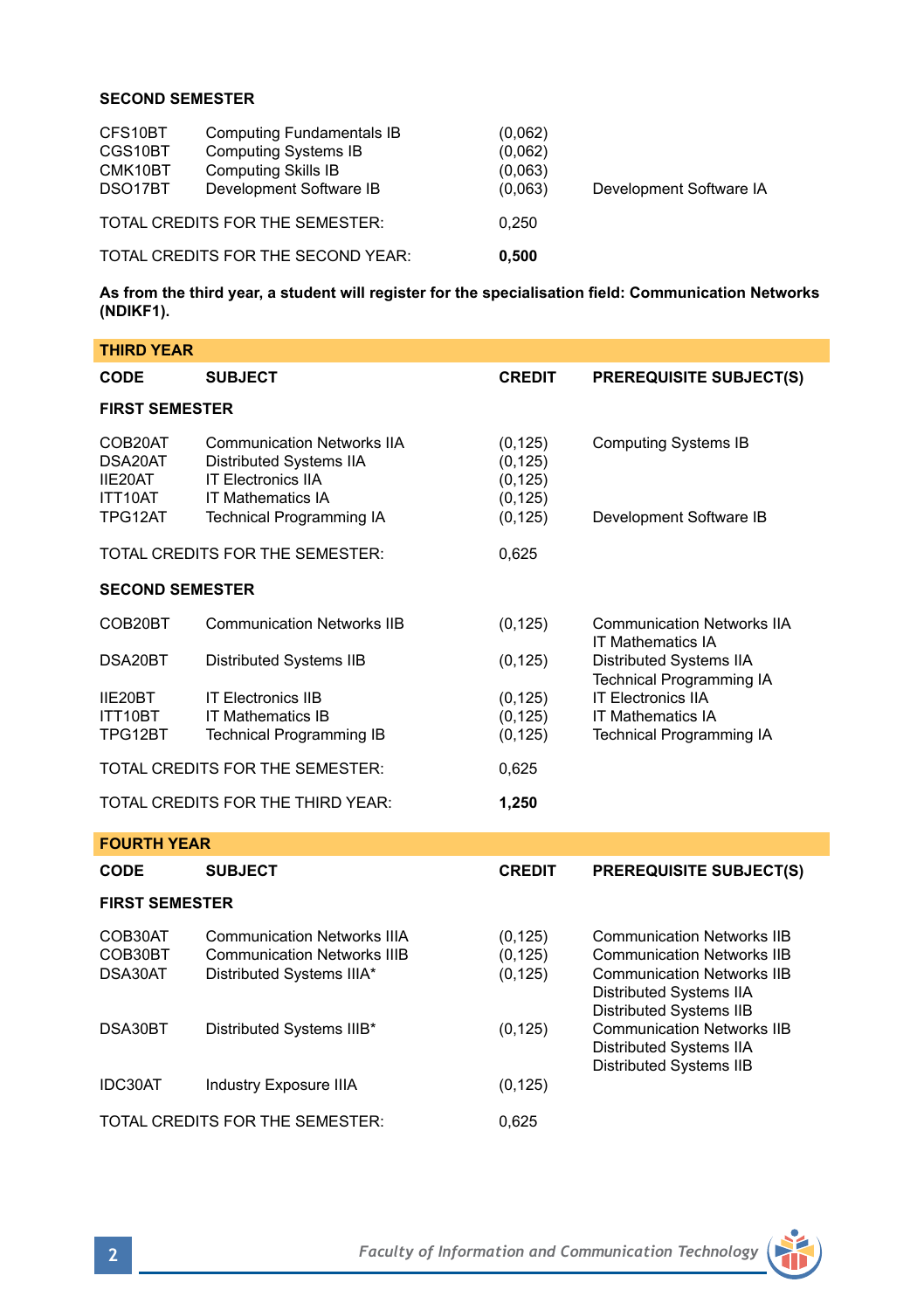**On completion of all the above subjects. Students with only one subject outstanding may be allowed to register for that subject and Industry Exposure IIIB with the approval of the Head of Department.**

| IDC30BC | Industry Exposure IIIB               | (0, 125) |
|---------|--------------------------------------|----------|
|         | TOTAL CREDITS FOR THE SEMESTER:      | 0.125    |
|         | TOTAL CREDITS FOR THE FOURTH YEAR:   | 0,750    |
|         | TOTAL CREDITS FOR THE QUALIFICATION: | 3,000    |

# **SUBJECT INFORMATION (OVERVIEW OF SYLLABUS)**

The syllabus content is subject to change to accommodate industry changes. Please note that a more detailed syllabus is available at the Department or in the study guide that is applicable to a particular subject. At time of publication, the syllabus content was defined as follows:

# **C**

# **COMMUNICATION NETWORKS IIA (COB20AT) 1 X 3-HOUR PAPER**

*(Subject custodian: Department of Information Technology)* This subject covers various aspects and technologies involved in data communication and networking. Students are introduced to topics such as network topologies, transmission fundamentals, contention protocols, data compression techniques, data security and integrity, flow-control protocols and the various IEEE standards. The emphasis is on giving students a sound understanding of local area networks (LANs), although aspects of wide area networks (WANs) are also covered briefly. (Total tuition time: ± 80 hours)

# **COMMUNICATION NETWORKS IIB (COB20BT) 1 X 3-HOUR PAPER**

# *(Subject custodian: Department of Information Technology)*

This subject equips the student to install, configure, operate, and troubleshoot medium-size routed and switched networks. Topics covered include Switched and Routed Networks, Static and Dynamic Routing, IOS, IPv4, IPv6, RIP (Routing Information Protocol), single area OSPF (Open Shortest Path First), VLANs, VLSM, DHCP (Dynamic Host Configuration Protocol), and ACLs (Access Control Lists). (Total tuition time: ± 80 hours)

# **COMMUNICATION NETWORKS IIIA (COB30AT) 1 X 3-HOUR PAPER**

### *(Subject custodian: Department of Information Technology)*

To provide a practical survey of network security applications and standards. The subject covers concise survey of the cryptographic algorithms and protocols underlying network security applications, network security tools and applications, and system-level security issues. (Total tuition time:  $\pm$  80 hours)

# **COMMUNICATION NETWORKS IIIB (COB30BT) 1 X 3-HOUR PAPER**

# *(Subject custodian: Department of Information Technology)*

This subject covers various aspects and technologies involved in wireless and mobile networks. Students are introduced to topics such as ad-hoc network, wireless routing protocols, vehicular area network, wireless sensor networks, IEEE 802.11 (WLAN), Bluetooth, GSM network, handoff and roaming, channel allocation, and satellite systems. The subject is aimed at giving students a solid understanding of wireless networks, mobile systems and satellite systems. (Total tuition time: ± 80 hours)

### **COMPUTING FUNDAMENTALS IA (CFS10AT) 1 X 3-HOUR PAPER** *(Subject custodian: End User Computing Unit)*

The student is introduced to the fundamentals of computers and information systems, computer organisation and data processing. (Total tuition time: ± 90 hours)

# **COMPUTING FUNDAMENTALS IB (CFS10BT) 1 X 3-HOUR PAPER**

# *(Subject custodian: End User Computing Unit)*

The basic concepts of system development, data management, management information systems, ethics, privacy and security, purchasing and maintaining microcomputers, number systems and binary logic. (Total tuition time: ± 54 hours)

# **3** *Faculty of Information and Communication Technology*



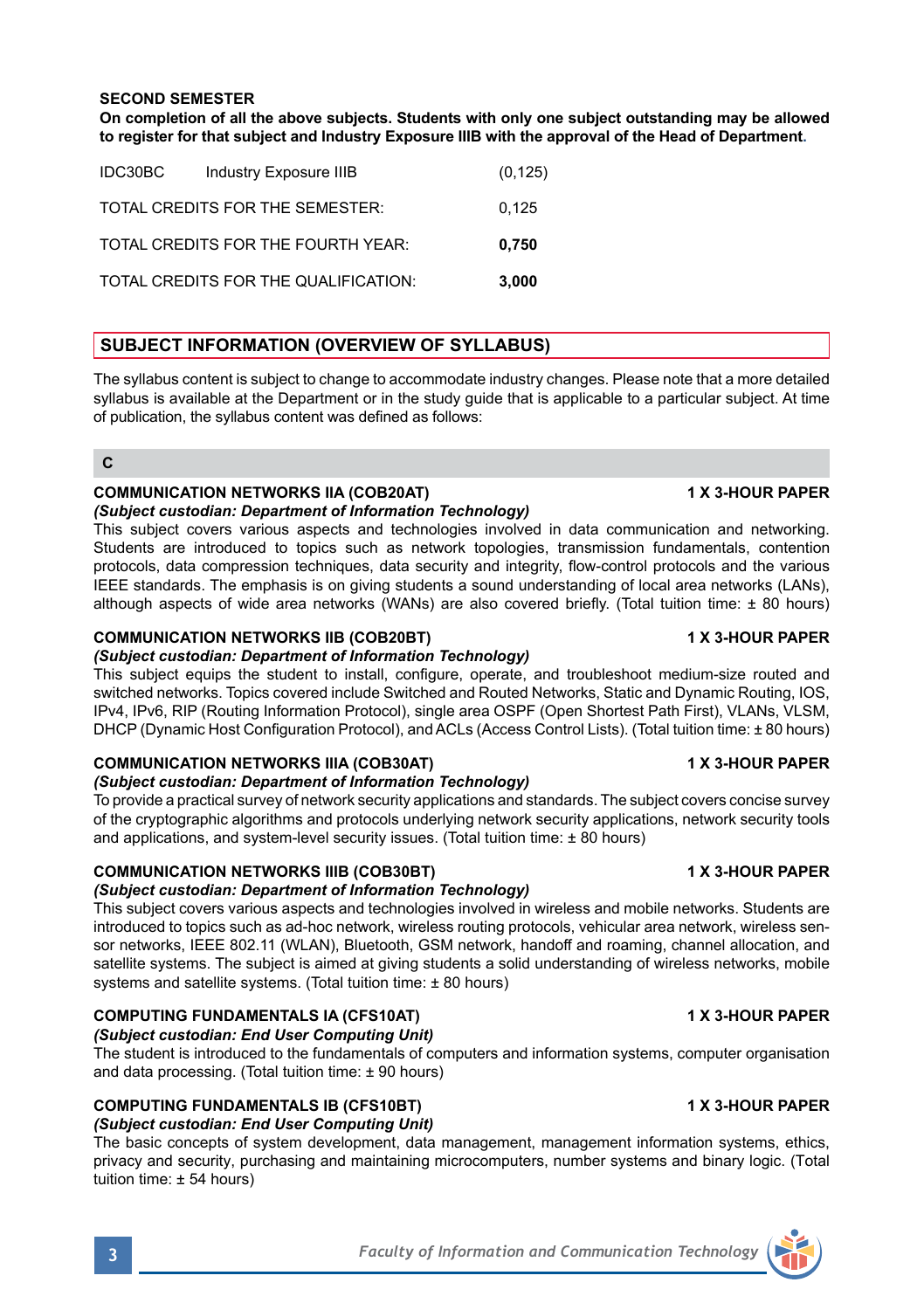## **COMPUTING SKILLS IA (CMK10AT) 1 X 3-HOUR PAPER**

#### *(Subject custodian: Department of Informatics)*

This subject aims to equip the student with fundamentals of IT Soft skills for both the ICT industry and other working environments upon which a successful career can be built. In addition, it will also improve the student's relation and interaction abilities needed within the dynamic ICT industry. The student who successfully completes this subject must identify and implement various thinking skills and learning styles, state the legal and cultural sensitivity issues of IT, identify and explain the variety of soft skills including study skills and strategies, research, presentation as well as communication skills, and identify and explain interpersonal skills in relation to character, time management and team building dynamics and conflict resolution. (Total tuition time: ± 60 hours)

### **COMPUTING SKILLS IB (CMK10BT) 1 X 3-HOUR PAPER**

### *(Subject custodian: Department of Informatics)*

The aim of this subject is to extend the skills in CMK10 AT so as to improve on student's relations and interaction capabilities that will be applicable within the dynamic ICT industry and the external environment. The student who successfully completes this subject must describe, distinguish and portray changes in terms of personality profiles, emotional intelligence, self-management, stress management and relationship management; identify and apply the notion of team dynamics; deal with conflict and understand the dynamics behind change; report on effective correspondence; produce meeting documents; conduct meetings; and demonstrate the required communication skills to develop interpersonal business relationships through by means of group work. (Total tuition time: ± 60 hours)

### **COMPUTING SYSTEMS IA (CGS10AT) 1 X 3-HOUR PAPER**

### *(Subject custodian: Department of Computer Systems Engineering)*

Introduction to hardware, operating systems, motherboards, processors, memory, hard drives, installing and supporting I/O devices, multimedia devices and mass storage, PC maintenance and troubleshooting strategies, and installing and maintenance of Windows. (Total tuition time: ± 54 hours)

### **COMPUTING SYSTEMS IB (CGS10BT) 1 X 3-HOUR PAPER**

## *(Subject custodian: Department of Information Technology)*

Provides the foundation of data communications and local area management, OSI model and/ or TCP/IP protocol stack model, data transmission principles, media, major protocols, topologies, routing methods, introduction to networking principles and network operating system fundamentals. (Total tuition time: ± 54 hours)

## **D**

### **DEVELOPMENT SOFTWARE IA (DSO17AT) 1 X 4-HOUR COMPUTER-BASED**

### *(Subject custodian: Department of Computer Science)*

Aim: To learn to solve problems using the basic programming principles, and then practically apply that knowledge in C++. Objectives: To enable the student to understand problems and know how to solve them by using a computer; understand the general concepts and arithmetic used in programming, sequence, selection and iteration control structures and a variety of built-in data types, including strings. The students are exposed to the concept of event-driven programming in a visual programming environment focusing on the development of graphical user interfaces to solve real-life practical programming problems. (Total tuition time: ± 72 hours)

### **DEVELOPMENT SOFTWARE IB (DSO17BT) 1 X 4-HOUR COMPUTER-BASED**

### *(Subject custodian: Department of Computer Science)*

Aim: To expand on the already mastered knowledge obtained in Development Software IA. Objectives: To broaden the programming skills base of the student by adding the following topics: write an algorithm and applying it in VB.NET/C++ using functions and sub-procedures, and write an algorithm containing one-dimensional arrays. String manipulation will be continued as well as a brief introduction to text file processing. (Total tuition time: ± 72 hours)

# **DISTRIBUTED SYSTEMS IIA (DSA20AT) 1 X 3-HOUR PAPER**

#### *(Subject custodian: Department of Information Technology)*

Aim: To introduce the student to principles and paradigms of distributed systems. Outcomes: To be able to understand and discuss distributed systems fundamental; the architectural design of distributed systems; the functionalities of processes playing a key role in distributed systems; the inter-processes communication modes in distributed systems; the ways by which resources or entities can be identified and located; how distributed system concepts are applied in some real world systems. Topics: Characterisation of a distributed system, distributed systems architecture, processes, inter-process communication, naming services and distributed file systems. (Total tuition time:  $\pm 80$  hours)

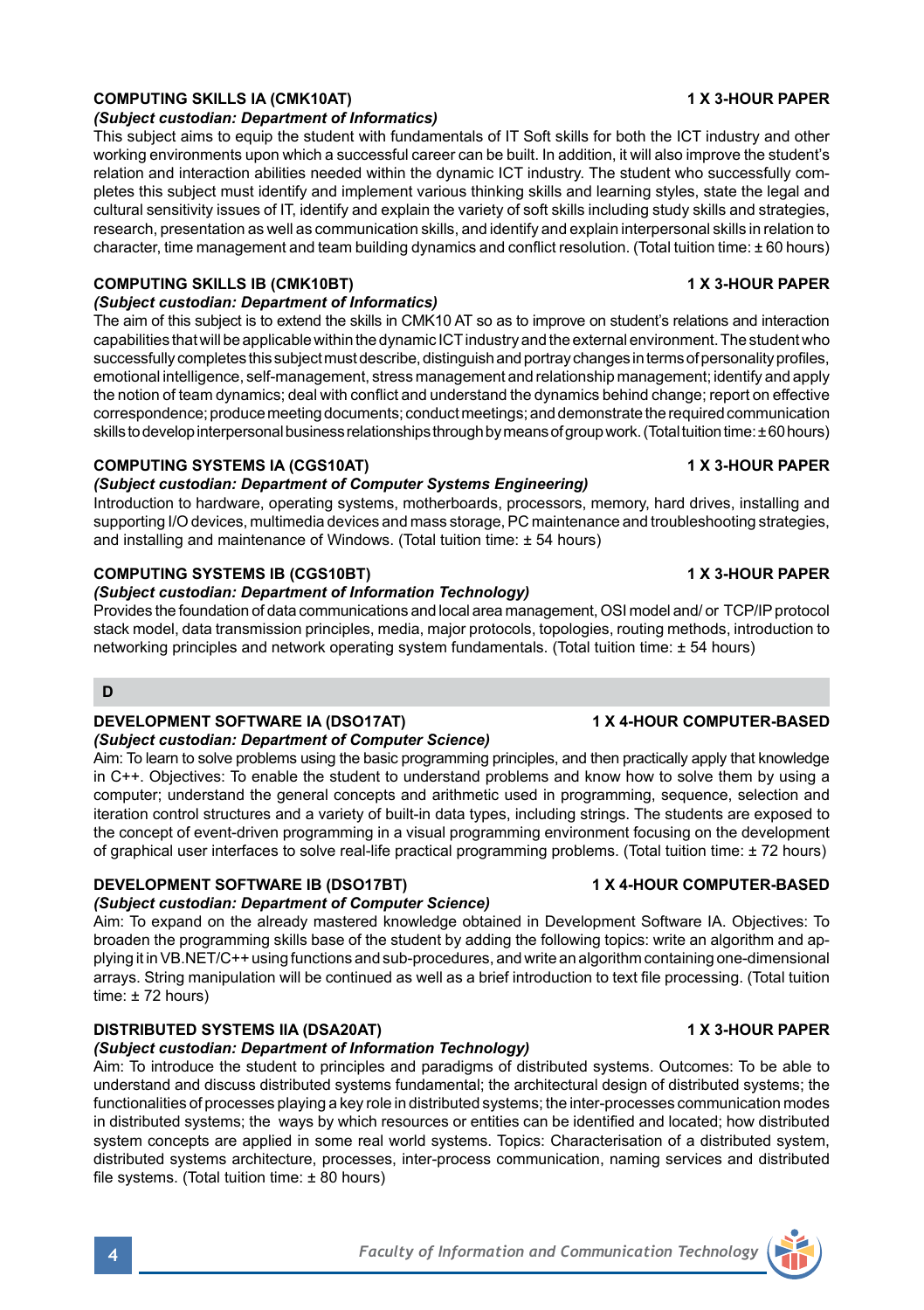# **DISTRIBUTED SYSTEMS IIB (DSA20BT) 1 X 3-HOUR PAPER**

# *(Subject custodian: Department of Information Technology)*

This subject builds on DSA20AT. It covers synchronisation algorithms for time and events, mutual exclusion, election of coordinator, fault tolerance, replication and consistency. Examples of distributed system are also discussed. (Total tuition time: ± 80 hours)

# **DISTRIBUTED SYSTEMS IIIA (DSA30AT) 1 X 3-HOUR PAPER**

# *(Subject custodian: Department of Information Technology)*

Aim: To give a comprehensive introduction to the theory and applications of distributed algorithms, as these algorithms arise in a range of network communication systems. Outcomes: To be able to understand the aspects that make determination of global configurations or behaviour of distributed systems not to be easy; model message-passing communicating systems using formal methods; apply communication protocols and routing algorithms in interconnected collection of processes; apply traversal and election algorithms in general synchronous networks. Topics: Transition systems and algorithms; Balanced Sliding Window Protocol; Routing Algorithms, Wave and Traversal algorithms; Election algorithms. (Total tuition time: ± 80 hours)

# **DISTRIBUTED SYSTEMS IIIB (DSA30BT) 1 X 3-HOUR PAPER**

# *(Subject custodian: Department of Information Technology)*

This subject covers a comprehensive introduction to the Cloud computing technology. The three-layered Cloud service model, with emphasis on the infrastructure as a service(IaaS) and platform as a service(PaaS), Cloud deployment models and Cloud security are some of the topics in this subject.(Total tuition time: ± 80 hours)

**F**

#### **FOUNDATION ACADEMIC AND LANGUAGE SKILLS (FPALS01) 1 X 3-HOUR PAPER** *(Subject custodian: ICT First Years' and Foundation Unit)*

Aim/Purpose: To provide a sound foundation for, and to enhance basic language proficiency and academic skills necessary for reading, writing and studying in an ICT environment. Objectives: Analyse, adjust and improve study skills. Apply research skills in assignments. Interpret and reflect on all available and relevant resource material in proper English. Communicate in a comprehensible and clear manner in both a general and subject-specific manner showing cultural sensitivity. Demonstrate intermediate-level proficiency in oral and written English. Key topics: Managing adjustment problems: student life, coping with diversity and change, time management, setting goals and note taking, summarising techniques, English vocabulary and grammar, reading and writing skills. (Total tuition time: ± 84 hours)

# **FOUNDATIONAL ICT MATHEMATICAL SKILLS (FPITM01) 1 X 3-HOUR PAPER**

# *(Subject custodian: ICT First Years' and Foundation Unit)*

Aim/Purpose: The focus of the subject is to ensure students have the necessary mathematical and numeracy skills needed for ICT. Students will also be introduced to abstract logical reasoning and computational thinking skills. These skills are further developed through practical exercises relating to various day-to-day problemsolving activities. Objectives: To develop the problem solving skills as well as the computational thinking skills of the student and therefore prepare the student for the programming subjects to follow. Key topics: The number system and basic arithmetic; introduction to algebra: expressions and equations; fractions and decimals, algebraic fractions; percentages; ratio and rate; perimeter, area and volume; measuring systems and units; time, distance and speed; Cartesian plane and coordinates; algebraic functions; mtrices. (Total tuition time: ± 96 hours)

### **FOUNDATION INFORMATION AND SOFTWARE DEVELOPMENT 1 X 3-HOUR PAPER SKILLS (FPIDS01)**

# *(Subject custodian: ICT First Years' and Foundation Unit)*

Aim/Purpose: To prepare students for computer programming by developing logical, critical and lateral thinking skills. Objectives: To develop the students' logical thinking and problem-solving skills as preparation for programming. Abstract logical reasoning and computational thinking skills will therefore be used to solve problems. Key topics: Brain teasers as introduction to problem-solving; analysis and solving of word problems; solving of various day-to-day problems; introduction to algorithmic problem solving - sequence, basic selection, basic repetition steps; statistics; financial matters. (Total tuition time: ± 96 hours)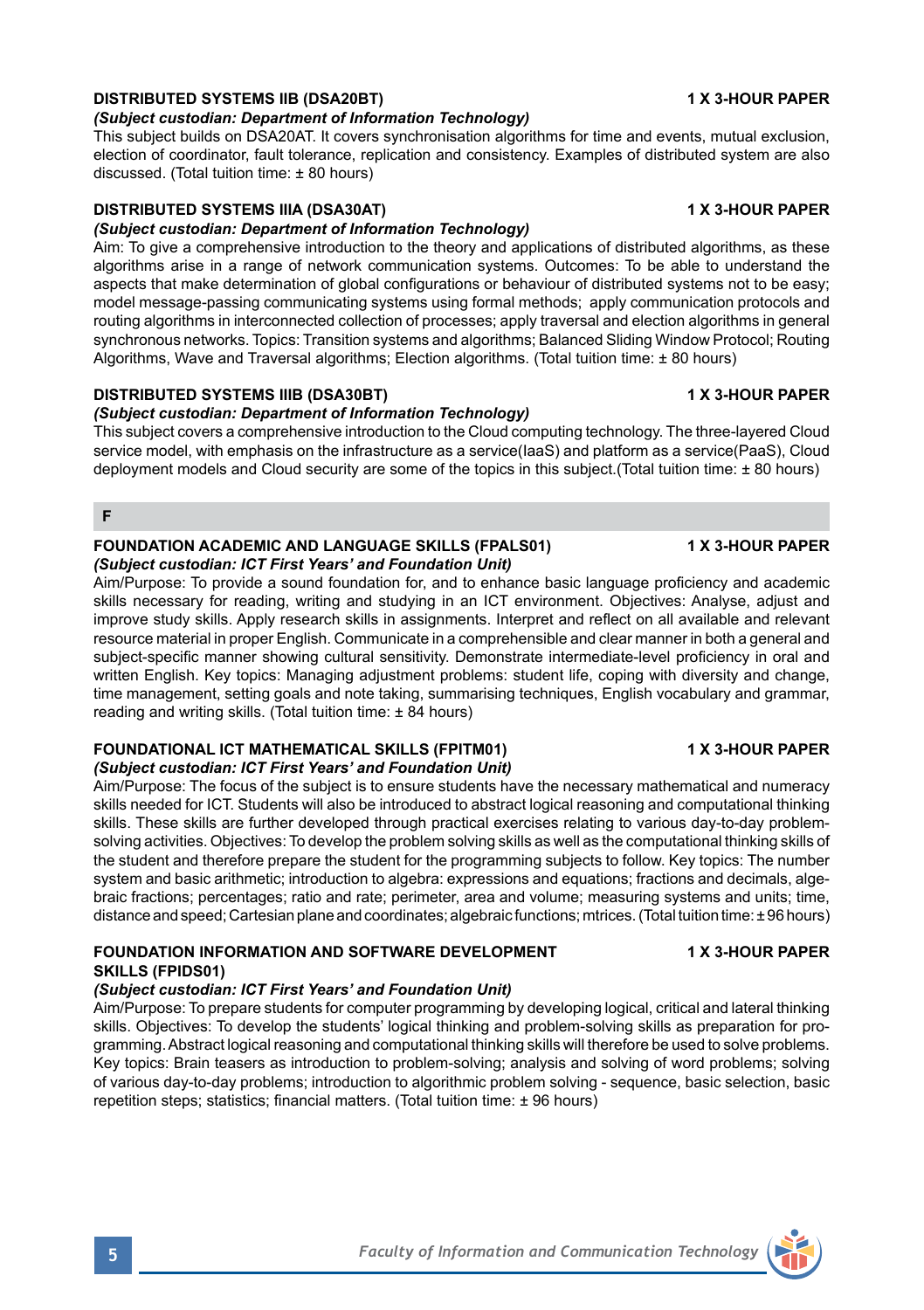# *(Subject custodian: ICT First Years' and Foundation Unit)*

Aim/Purpose: To provide a sound foundation for, and to enhance basic language proficiency skills necessary for reading and writing in an ICT environment with specific reference to presentations and reports. Objectives: Preparation of effective and professional reports and PowerPoint presentations. Interpret, relate and reflect on all available and relevant resource material in proper English. Communicate orally in a comprehensible and clear manner specifically when presenting various IT topics, demonstrate intermediate-level proficiency in written English. Key topics: Conflict management; problem solving; interpersonal relationships; stress management; communication theory; listening skills; public speaking and presentation skills; and report writing. (Total tuition time: ± 84 hours)

#### **I**

# **INDUSTRY EXPOSURE IIIA (IDC30AT) 1 X 3-HOUR PAPER**

# *(Subject custodian: Department of Informatics)*

This subject enables students to gain insight to organisational characteristics and behaviour, personal and technological entrepreneurship; other issues include ethical and professional conduct in the workplace. The subject will also increase their knowledge of individual behavioural aspects, namely biographical characteristics, values attitudes, job satisfaction and personality and emotions, perceptions and individual decision making; broaden their understanding of the administrative structures of organisations, bureaucratic behaviour in global and diverse context; and develop interpersonal skills in applying and integrating contemporary theories of motivation. (Tuition time: ± 60 hours)

# **INDUSTRY EXPOSURE IIIB (IDC30BC) CONTINUOUS ASSESSMENT**

# *(Subject custodian: Department of Information Technology)*

Industry Exposure IIIB is career-orientated and is aimed at integrating academic training with practical skills, as demanded by industry. Students work in industry for six months. (No formal tuition)

### **IT ELECTRONICS IIA (IIE20AT) 1 X 3-HOUR PAPER**

## *(Subject custodian: Department of Computer Systems Engineering)*

Basic components of digital circuits, such as NOT, AND and OR gates. The more complex gate and logic functions are built by using these basic components. Boolean algebra and Karnaugh maps are used to simplify functions. Combination logic circuits, including adders, multi-vibrators, comparators, decoders, encoders, multiplexers and de-multiplexers, are discussed. Binary, octal, decimal and hexadecimal number systems are included. Theoretical presentations are supported by practical experiments in a laboratory. (Total tuition time: ± 80 hours)

#### **IT ELECTRONICS IIB (IIE20BT) 1 X 3-HOUR PAPER**

#### *(Subject custodian: Department of Computer Systems Engineering)*

Basic components of sequential circuits, namely latches and flip-flops. More complex memory components, such as adders and registers, are derived from the basic components. Different analogue-to-digital and digitalto-analogue converters are discussed. In the introduction to microprocessor systems, the central processor, memory, ports and interrupts are dealt with. (Total tuition time: ± 80 hours)

#### **IT MATHEMATICS IA (ITT10AT) 1 X 3-HOUR PAPER**

### *(Subject custodian: Department of Mathematics and Statistics)*

Basic mathematics. Differentiation. Integration. Matrices and determinants. Vectors. Data handling. Complex numbers or mensuration. (Total tuition time: ± 90 hours)

# **IT MATHEMATICS IB (ITT10BT) 1 X 3-HOUR PAPER**

#### *(Subject custodian: Department of Mathematics and Statistics)*

Revision of differentiation (Mathematics I). Differentiation of functions with more than one variable. Further integration. Numerical methods. First-order ordinary differential equations. Matrices (Gauss elimination). (Total tuition time: ± 90 hours)

**FOUNDATION PRESENTATION AND REPORTING SKILLS (FPPRS01) 1 X 3-HOUR PAPER**